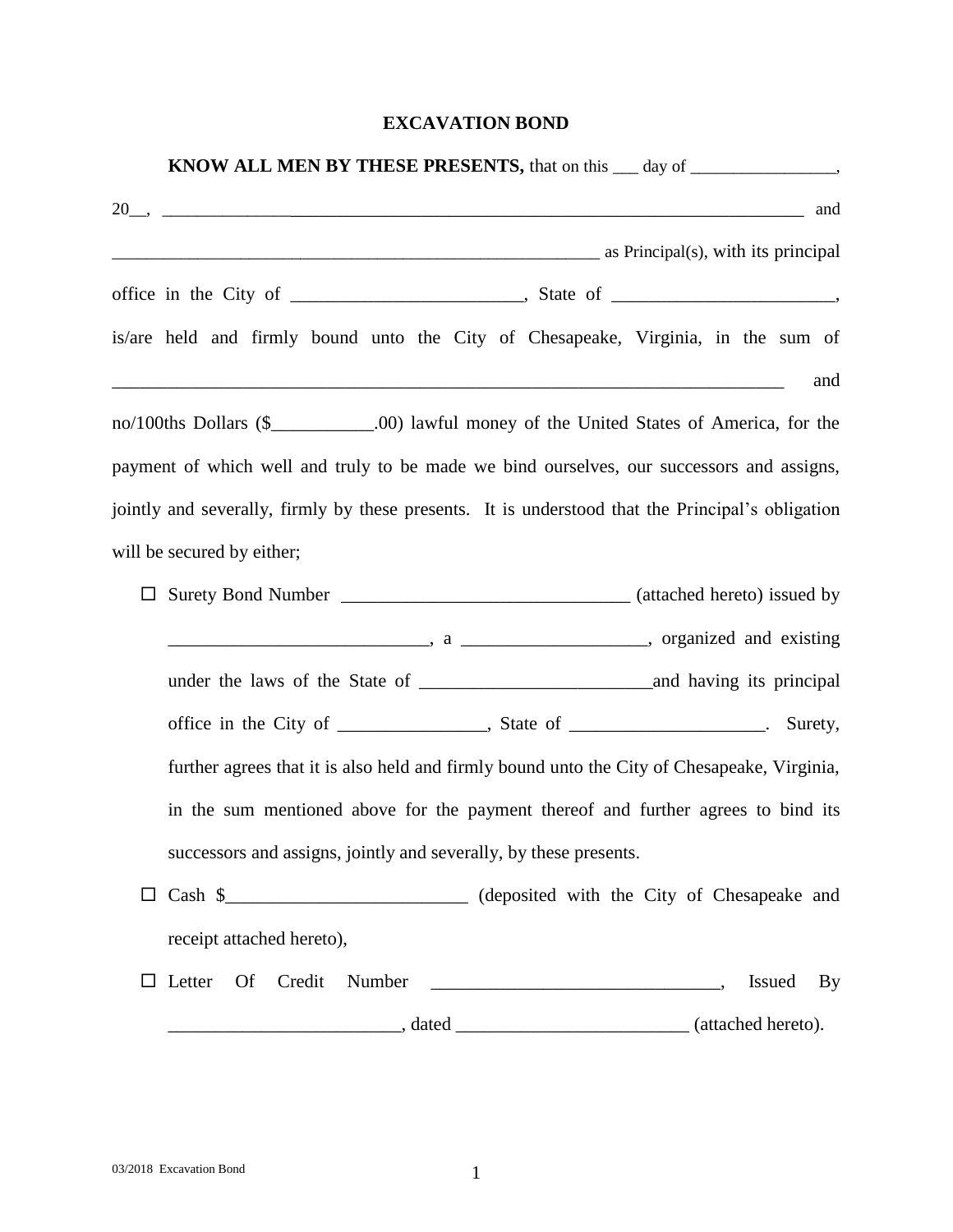The conditions of this obligation are such that, whereas, the Principal propose to excavate materials in accordance with Chapter 26 of the Chesapeake City Code from an area containing acres located at  $\overline{a}$ \_\_\_\_\_\_\_\_\_\_\_\_\_\_\_\_\_\_\_\_\_\_\_\_\_\_\_\_\_\_\_\_\_\_\_\_\_\_\_\_\_\_\_\_\_\_\_\_\_\_\_\_\_\_\_\_\_\_\_\_\_\_\_\_\_\_\_\_\_ in the City

of Chesapeake, Virginia.

**NOW THEREFORE**, if the condition of this obligation is such that if the Principal shall comply with the approved plan of operation for the above-referenced excavation and with the requirements under Chapter 26 of the Chesapeake City Code, including reclamation requirements, and to comply with all other requirements of said Code, then this obligation shall be null and void; otherwise, it shall remain in full force and effect until released by the City of Chesapeake, Virginia.

**IN WITNESS WHEREOF**, the said \_\_\_\_\_\_\_\_\_\_\_\_\_\_\_\_\_\_\_\_\_\_\_\_\_\_\_\_\_\_\_\_\_\_, as

Principals, has signed and sealed this bond and the above mentioned Surety, has caused the same to be signed in its name and its corporation seal to be hereto affixed and attested by its duly authorized Attorney-In-Fact, this \_\_\_\_\_\_day of \_\_\_\_\_\_\_\_, 20\_\_\_\_.

Approved as to Form:

Assistant City Attorney

\_\_\_\_\_\_\_\_\_\_\_\_\_\_\_\_\_\_\_\_\_\_\_\_\_\_\_